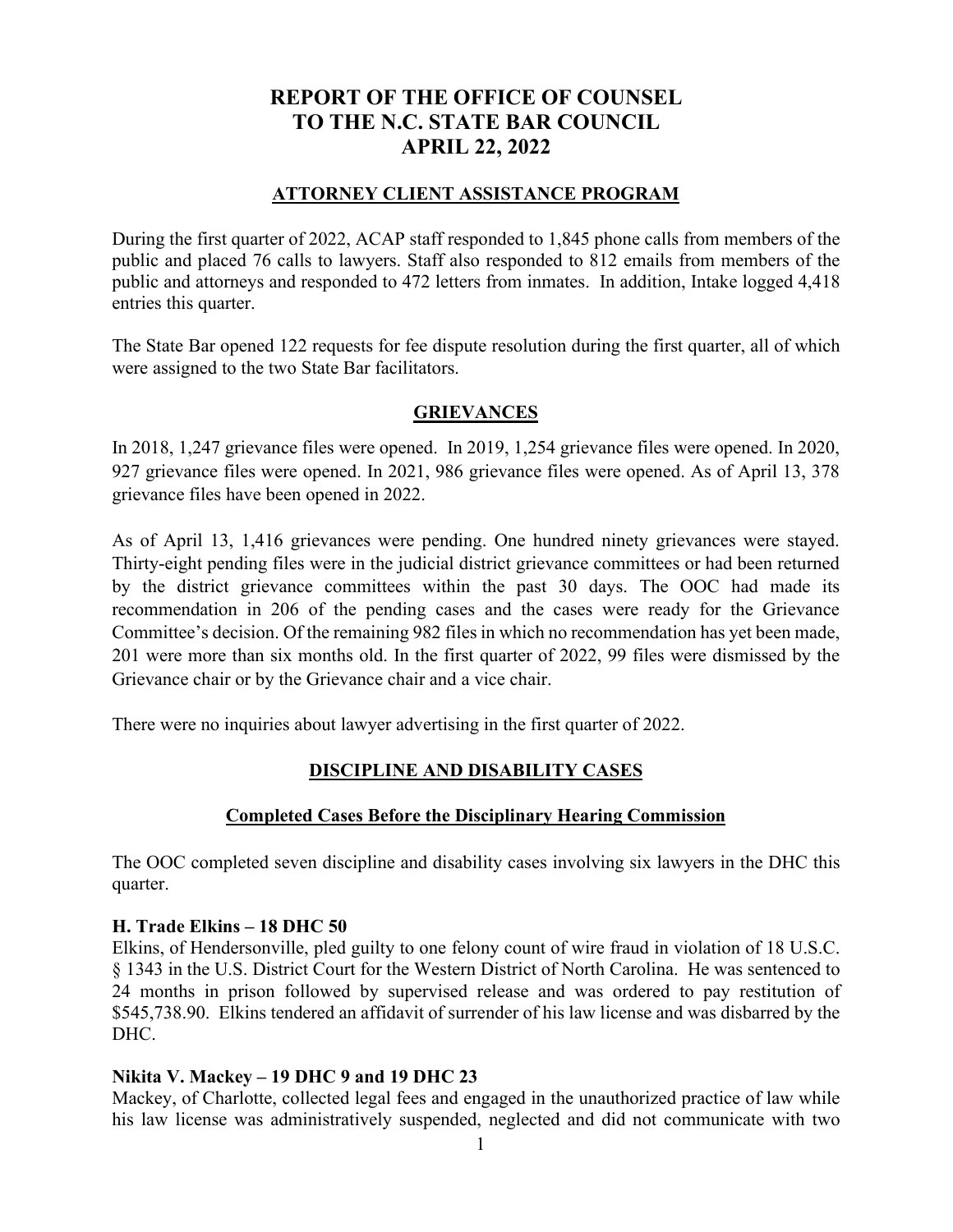clients, did not refund unearned fees, made a false representation in his petition for reinstatement, did not participate in good faith in the mandatory fee dispute resolution process, and did not respond to the Grievance Committee. In a separate case, Mackey neglected and did not communicate with a client, vandalized cars owned by his former spouse and her father by discharging a firearm into them, negotiated a check upon which he forged his former spouse's endorsement, and slept during a substantial portion of a client's federal criminal trial. Mackey did not appear at the hearing and was disbarred by the DHC.

### **Victoria Block – 21 DHC 1**

After participating in the Trust Account Compliance Program, Block, of New Bern, did not properly reconcile her trust account. Block did not file a responsive pleading and default was entered. The DHC suspended Block for two years. The suspension is stayed upon Block's compliance with enumerated conditions.

#### **Thomas O. Harper III – 21 DHC 11**

Harper, of Atlanta, did not file federal income tax returns from 2013 to 2017 and committed criminal acts that reflect adversely on his fitness as a lawyer. He was suspended for two years. The suspension is stayed for two years upon Harper's compliance with enumerated conditions.

#### **Meg Sohmer Wood – 21 DHC 18**

Wood, of Charlotte, assisted out-of-state entities in the unauthorized practice of law, shared fees with nonlawyers, made false or misleading statements about her services, engaged in conduct involving dishonesty or misrepresentation, neglected and did not communicate with clients, and did not properly supervise nonlawyer assistants. The DHC suspended her for three years. The suspension is stayed upon Wood's compliance with enumerated conditions.

#### **Ryan A. Spencer – 21 DHC 29**

Spencer, of Raleigh, diverted a fee received from a client to himself, rather than to his law firm employer, which was entitled to the fee. Spencer was censured by the DHC.

#### **James Landivar – 22 DHC 4**

Landivar, of Charlotte, assisted out-of-state entities in the unauthorized practice of law, shared fees with nonlawyers, made false or misleading statements about his services, engaged in conduct involving dishonesty or misrepresentation, neglected and did not communicate with clients, and did not properly supervise nonlawyer assistants. Landivar was suspended for two years. The suspension was stayed upon his compliance with enumerated conditions.

### **Completed Grievance Noncompliance Actions before the DHC**

No grievance noncompliance actions were completed in the DHC this quarter.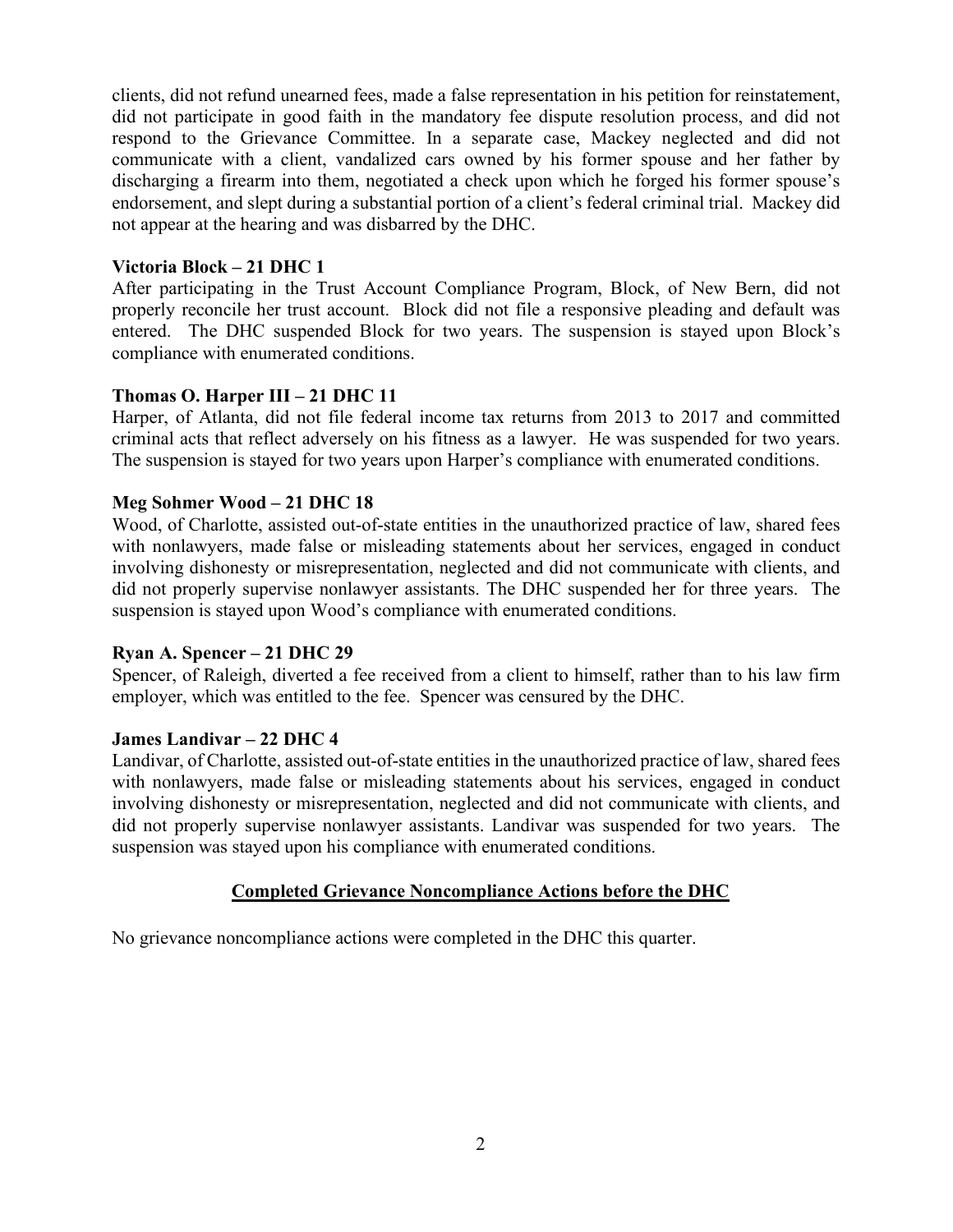## **Completed Surrenders to the Council**

**Tiffany Dawn Russell** submitted an affidavit of surrender of her law license to the Council at the January 2022 meeting. Russell pled guilty to the federal felony offenses of Conspiracy to Commit Mail, Wire and Financial Institution Fraud in violation of 18 U.S.C. § 1349 and Making and Subscribing to a False Return in violation of 26 U.S.C. § 7206(1). She was disbarred by the Council.

**Joshua Michael Reed** of High Point submitted an affidavit of surrender of his law license to the Council at the January 2022 meeting. Reed pled guilty to the federal felony offense of attempted coercion or enticement of a minor in violation of 18 U.S.C. § 2422(b). He was disbarred by the Council.

## **Completed Discipline and Disability Proceedings in the Courts**

**Brian Love** of Durham submitted an affidavit of surrender of his law license. Love used the personal information of victims to falsely register online accounts in their names, impersonated victims in sexually explicit communications with others, obtained and transmitted sexually explicit images of victims to others without their consent, and used fraudulent online accounts to repeatedly text victims, with the intent to harass them and cause them substantial emotional distress. Love pled guilty to the federal felony offenses of Aggravated Identity Theft and Stalking. He was disbarred by the Wake County Superior Court.

## **Orders of Reciprocal Discipline**

No orders of reciprocal discipline were entered this quarter.

## **Transfers to Disability Inactive Status**

**Patricia W. Harvey** of Asheville was transferred to disability inactive status by order of the DHC in 21 DHC 22.

## **Interim Suspensions**

The chair of the DHC entered an order suspending the law license of **Brian R. Harwell** of Mooresville on an interim basis pending conclusion of disciplinary charges. Harwell pled guilty to felony possession of methamphetamine, misdemeanor harboring a fugitive, and misdemeanor resisting a public officer in Iredell County Superior Court. Harwell made one or more false statements to police officers regarding a client's whereabouts when the officers arrived at Harwell's home seeking to serve a warrant for the client's arrest.

# **Completed Petitions for Reinstatement/Stay - Uncontested**

No uncontested petitions for reinstatement or stay were resolved this quarter.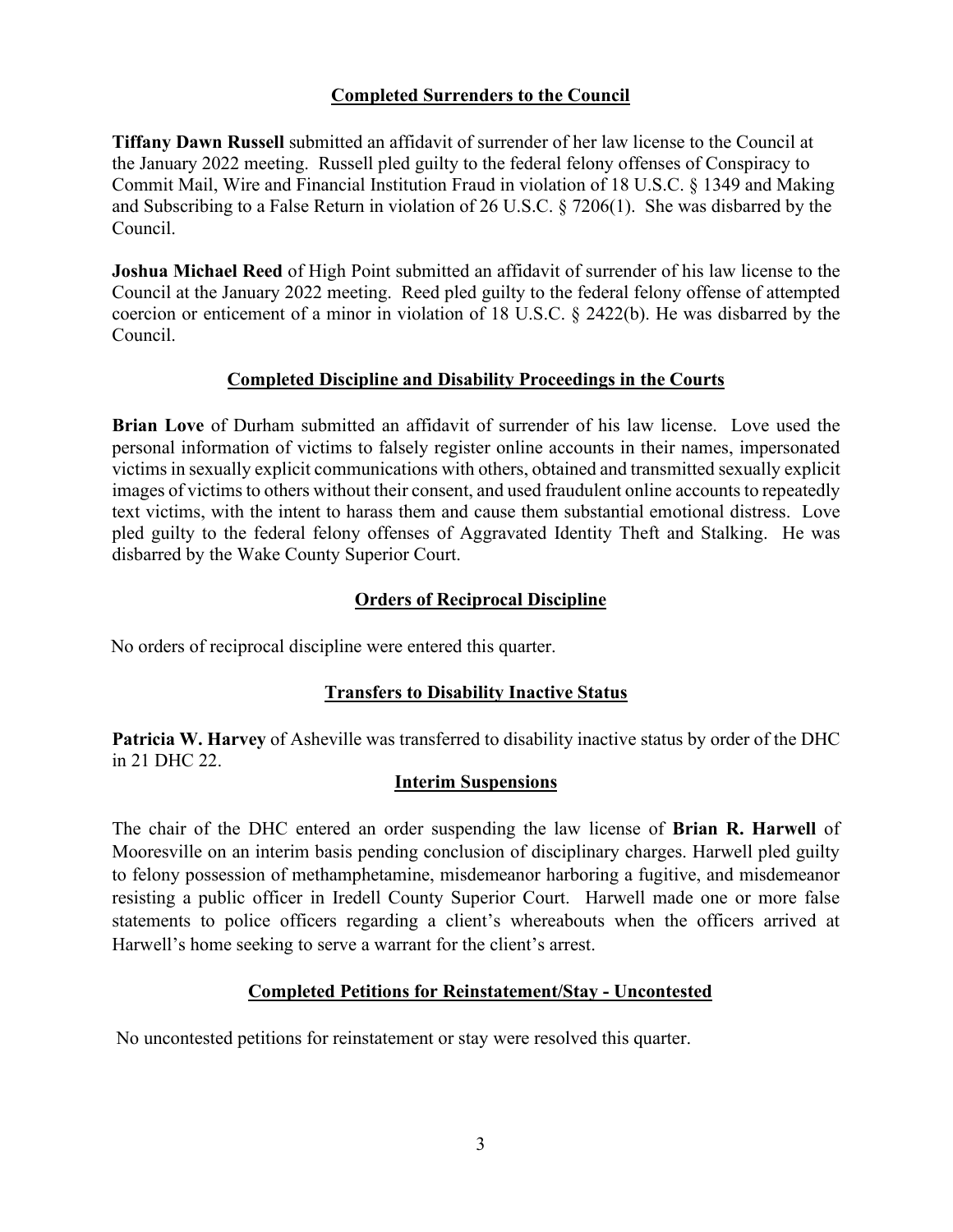#### **Completed Petitions for Reinstatement/Stay - Contested**

#### **North Carolina State Bar v. Kenneth F. Irek – 92 DHC 17**

Irek, of North Hills, California, was disbarred by the DHC in 1993 for misappropriating entrusted funds. The DHC denied Irek's 2022 Rule 60 motion seeking to vacate the disbarment order on grounds that the State Bar allegedly did not exercise due diligence before serving him by publication and allegedly did not maintain complete records of the proceeding.

#### **In re Reinstatement Petition of Ertle K. Chavis – 22 BCR 1**

Chavis, of Lumberton, was disbarred in 2015 for misappropriating entrusted funds. The DHC granted the State Bar's motion to dismiss his petition for reinstatement.

#### **Completed Motions to Show Cause**

No motions to show cause were completed this quarter.

#### **TROs and Preliminary Injunctions**

The Wake County Superior Court entered preliminary injunctions prohibiting **Harry C. Marsh** of Matthews, **Stanford K. Clontz** of Asheville, and **Julia Olson-Boseman** of Wilmington from handling entrusted funds.

#### **PENDING DISCIPLINE AND DISABILITY CASES**

#### **Robert Melville, Jr. – 13 DHC 9**

The chair of the DHC entered an order of interim suspension of the law license of Lake Waccamaw lawyer Robert Melville. Melville pled guilty in federal court to the felonies of conspiracy to commit bank fraud and wire fraud. The DHC complaint has not been filed because Melville was transferred to disability inactive status.

#### **Michael J. Anderson – 15 DHC 47 & 15 DHC 47D**

It is alleged that Anderson, of Wilson, provided fabricated and misleading documents to the State Bar and/or did not correct a misapprehension he caused by such documents, did not keep proper trust account reconciliation records, did not respond to the Grievance Committee, made statements with no substantial purpose other than to embarrass a third person, engaged in undignified or discourteous conduct degrading to a tribunal, and engaged in conduct prejudicial to the administration of justice. The hearing panel found probable cause to believe Anderson is disabled, stayed the disciplinary proceeding pending resolution of the disability issue, and repeatedly ordered Anderson to undergo evaluation. Anderson defied several DHC orders requiring him to undergo evaluation. The DHC stayed the disability case until Anderson complies with those orders. In May 2016, the Wake County Superior Court entered a preliminary injunction prohibiting Anderson from practicing law until the discipline and disability cases are concluded.

#### **Wendelyn R. Harris – 18 DHC 14 & 18 DHC 14D**

It is alleged that Harris, of Virginia and formerly of Raleigh, submitted a purported order to the Department of Motor Vehicles on which she forged a judge's signature and that she blamed her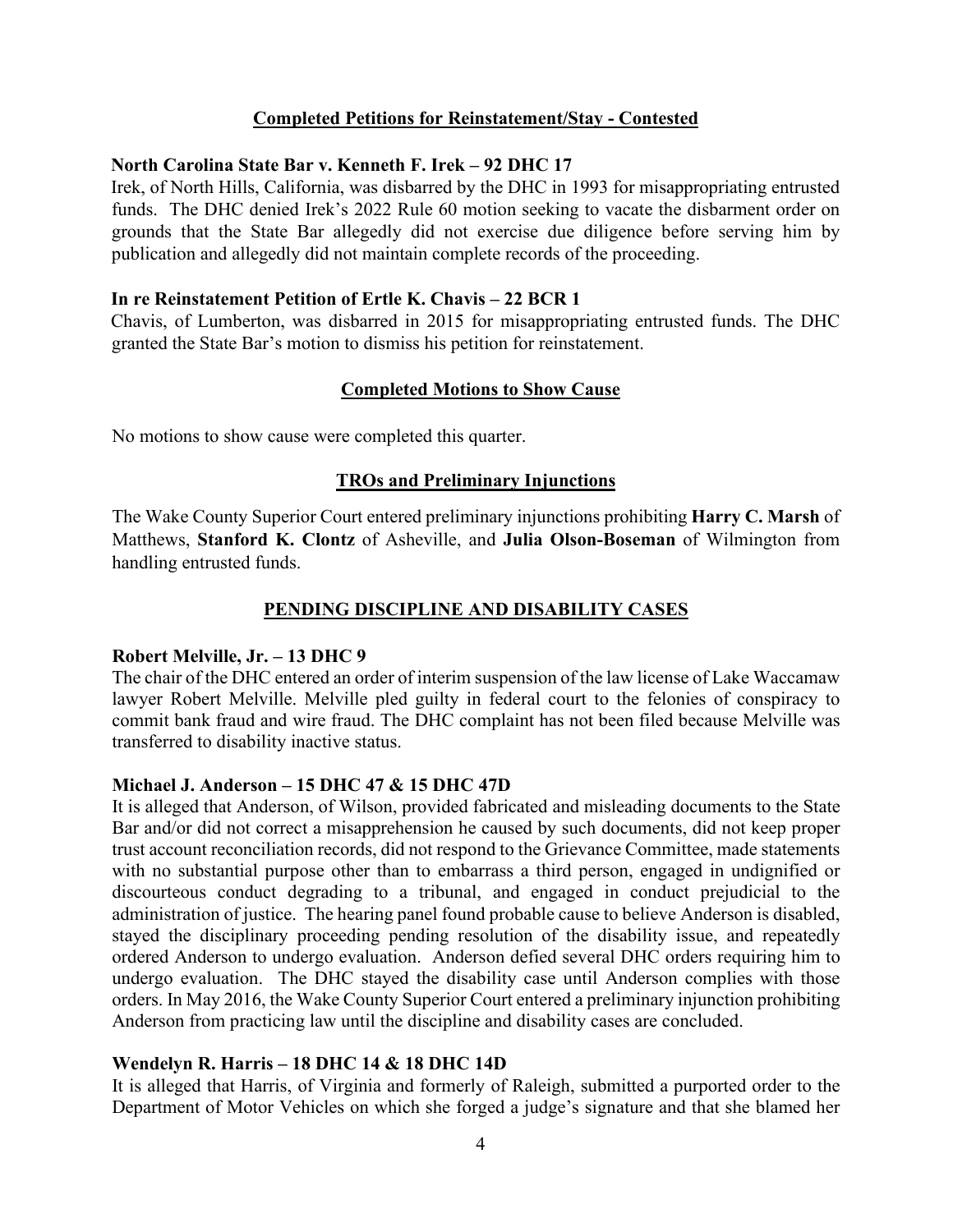non-lawyer assistant for these actions. Harris's assistant was convicted of forgery at a trial in which it is alleged that Harris testified falsely. Harris was automatically transferred to disability inactive status when she raised the issue of disability. After a hearing, Harris was continued on disability inactive status. The disciplinary action will be stayed until Harris is returned to active status.

### **Michael H. Griffin – 18 DHC 20**

It is alleged that Griffin, formerly of Shelby and now of Florida, misappropriated entrusted funds. He is enjoined from handling entrusted funds. The discipline case is stayed because the panel ordered a disability proceeding pursuant to 27 N.C. Admin. Code 1B § .0122(c)(2). Griffin was transferred to disability inactive status by consent. The disciplinary action will be stayed until Griffin is returned to active status.

### **Robert Lewis – 18 DHC 36**

Lewis, of Raleigh, was sanctioned by the bankruptcy court because he did not file required pleadings, filed pleadings containing false and misleading representations, charged an impermissible fee, did not maintain a client ledger of entrusted funds, affixed his clients' electronic signatures to pleadings and other documents without their consent, did not adequately communicate with his clients, disobeyed the rules of a tribunal, and did not report his misconduct to the State Bar as the bankruptcy court ordered him to do. It is also alleged that Lewis violated multiple trust accounting rules, had an improper sexual relationship with a client, and perjured himself while being deposed by the State Bar. Hearing was continued and has not been rescheduled.

### **George Rouco – 20 DHC 13**

Rouco, of Charlotte, pled guilty to felony possession of a controlled substance. The chair of the DHC denied the State Bar's motion for interim suspension. The DHC complaint has not been filed.

### **Frank Chut, Jr. – 21 DHC 6**

It is alleged that Chut, of Greensboro and an Assistant United States Attorney, misled a witness testifying before a grand jury by informing the witness that she was not the target or subject of the investigation when Chut knew that the witness had some level of involvement in the criminal activity and later presented evidence against the witness to a grand jury resulting in a criminal indictment of the witness. In December 2021, the DHC entered an order staying the proceedings so the State Bar can investigate additional allegations.

#### **Jim Melo – 21 DHC 7**

It is alleged that for three years, Melo, of Raleigh, withheld funds from his employees' paychecks for federal taxes but instead used the funds for his own purposes. Hearing is scheduled for May 31-June 1.

### **Camille Hill – 21 DHC 13**

It is alleged that Hill, of Asheville, diverted to herself a fee that belonged to her law firm employer. Hearing was continued and has not been rescheduled.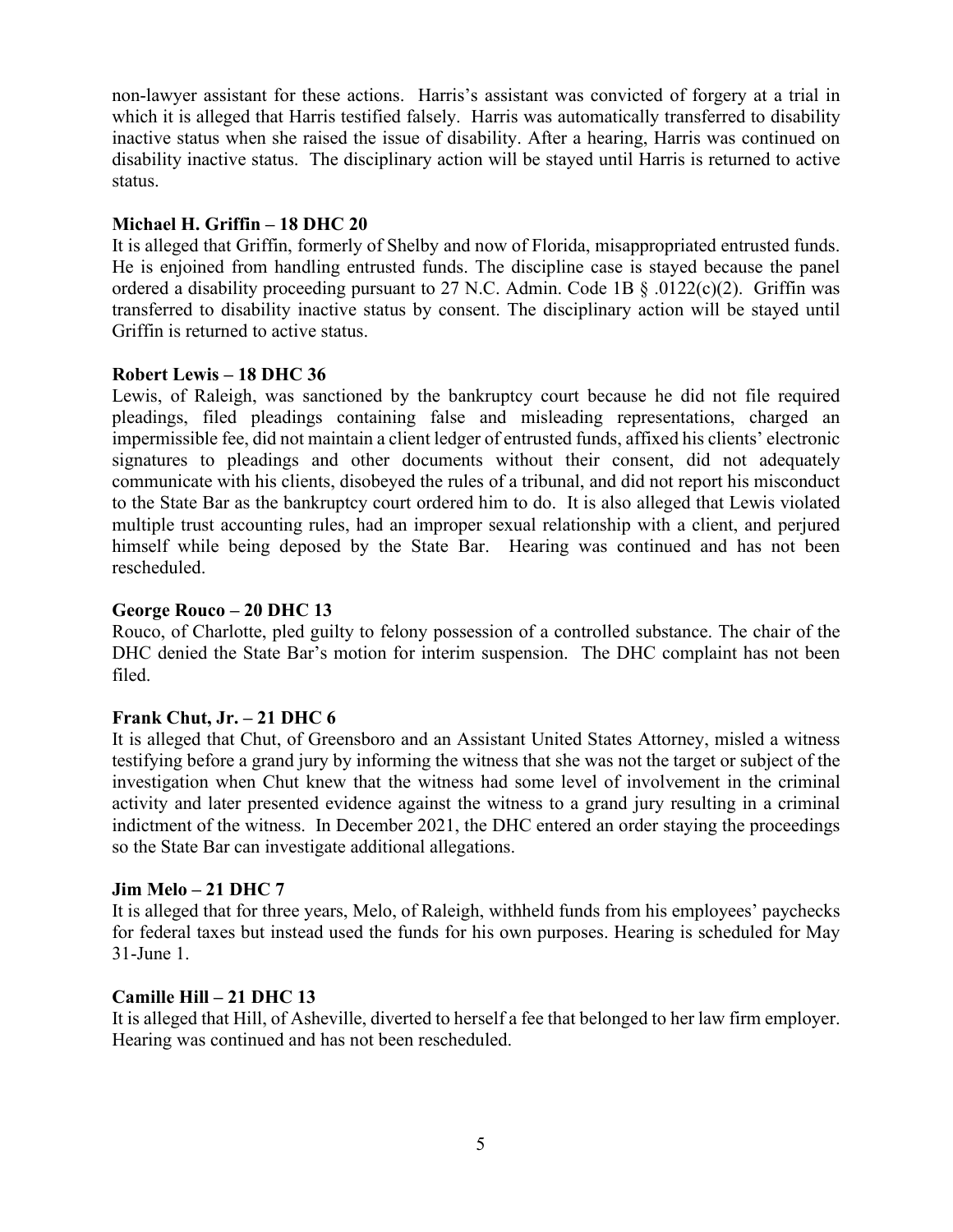### **Gregory A. Bullard – 21 DHC 14**

It is alleged that Bullard, of Pembroke, withheld taxes from employee paychecks but did not remit the funds to the IRS for 2007 and 2009 through 2014. It is also alleged that Bullard did not timely file and pay his federal and state personal income taxes for 2010 through 2016 and 2018. Bullard has been a district court judge since January 2021. Hearing was continued and has not been rescheduled.

### **Penny K. Bell – 21 DHC 17**

It is alleged that Bell, of Clinton, gave false testimony during remand of a *Batson* claim regarding what she described as the assistant district attorney's history and practice in exercise of peremptory challenges. Hearing has not been scheduled.

### **Cindy C. Huntsberry – 21 DHC 20**

It is alleged that Huntsberry, of Smithfield, neglected client matters, did not keep clients informed about their cases, made misrepresentations to clients regarding the status of their cases, did not promptly return client files, and did not respond to the Grievance Committee in three grievances. The DHC transferred Huntsberry to disability inactive status. The disciplinary action is stayed until Huntsberry is returned to active status.

### **Lloyd T. Kelso – 21 DHC 21**

It is alleged that Kelso, of Gastonia, attempted to have sexual relations with a client, provided financial assistance to a client, and revealed confidential information. Hearing has not been scheduled.

### **Patricia W. Harvey – 21 DHC 22**

It is alleged that for multiple years, Harvey, of Asheville, engaged in dishonest and criminal conduct by failing to remit to state and federal taxing authorities income taxes withheld from her employees' paychecks and instead used those funds for her own benefit; failing to remit to federal taxing authorities funds withheld from her employees' paychecks for Social Security and FICA taxes; failing to file federal and state income tax returns; and failing to pay federal and state income tax. Harvey pled guilty to the felony offense of embezzlement of state property. Hearing has not been scheduled.

#### **Mark A. Key – 21 DHC 23**

It is alleged that Mark Key, of Lillington, engaged in courtroom misconduct that resulted in a mistrial, had a sexual relationship with a client, withheld taxes from employee paychecks and did not remit those funds to taxing authorities, mishandled entrusted funds, engaged in mortgage fraud, and was delinquent in paying substantial federal and state taxes in his personal and professional capacities. Hearing has not been scheduled.

### **Kelly R. Routh – 21 DHC 24**

It is alleged that Routh, of Charlotte, diverted cash payment of a fee received from a client to herself rather than to her law firm employer, which was entitled to the fee. Hearing is scheduled for June 21.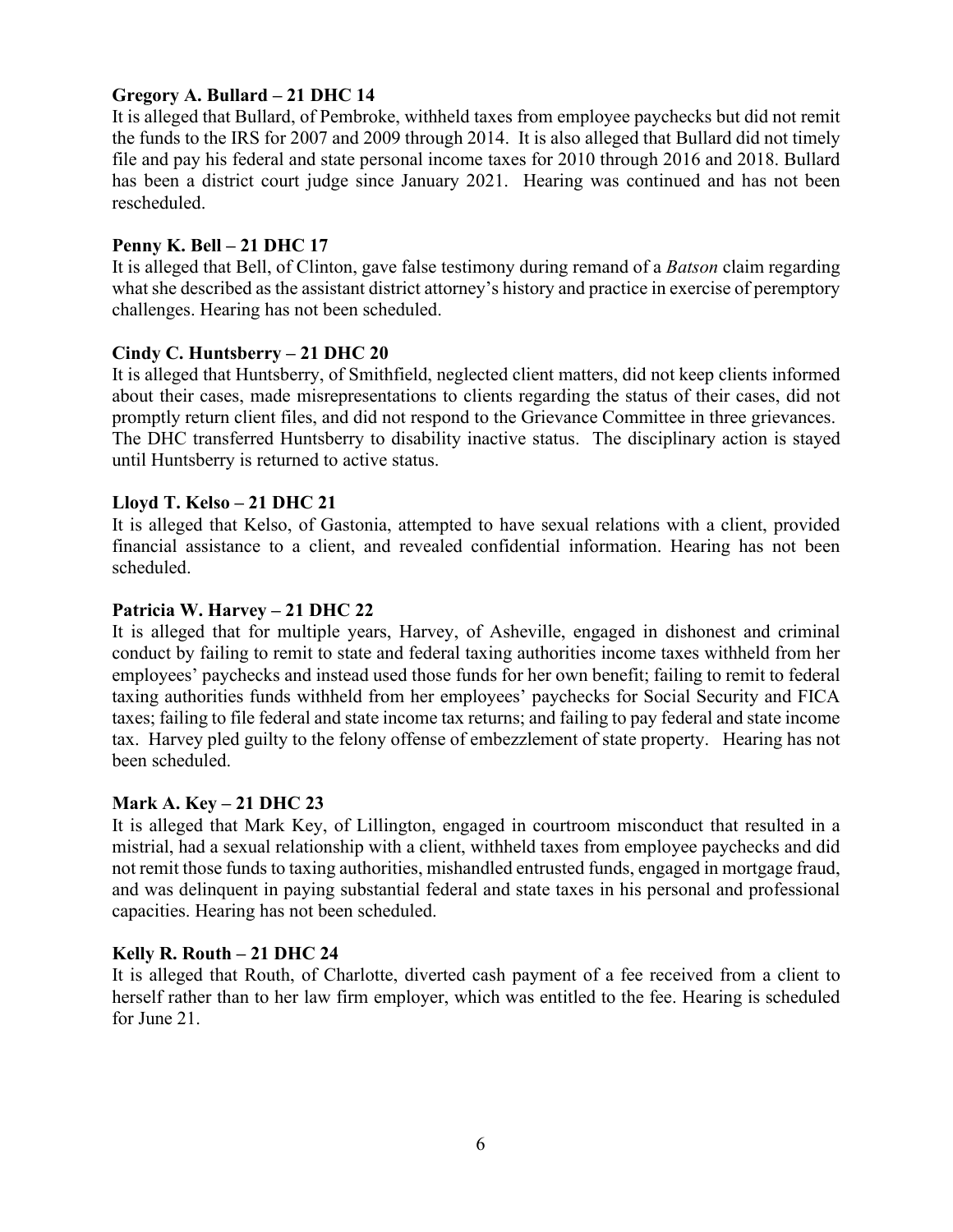### **Perry Mastromicalis – 21 DHC 26**

It is alleged that Mastromicalis, of Raleigh, forged a signature on an application for insurance and submitted an affidavit containing false and/or misleading information to the Grievance Committee. Hearing has not been scheduled.

#### **R. Cherry Stokes – 21 DHC 28**

Stokes, of Greenville, was convicted of 8 felony counts of serious injury by vehicle. Hearing is scheduled for June 28.

### **Michael DeMayo – 22 DHC 1**

It is alleged that DeMayo, of Charlotte, engaged in an 80-minute telephone call in an effort to coerce, mislead, and frighten a client not to transfer her case to a departing associate; engaged in dishonesty, fraud, deceit, or misrepresentation in his statements to the departing associate about the content of that call; and engaged in conduct prejudicial to the administration of justice by threatening State Bar disciplinary action as part of an offer to settle a dispute over attorney fees. Hearing is scheduled for August 3-5.

#### **Paris Peppers – 22 DHC 2**

It is alleged that Peppers, of Henderson, while representing two of her cousins, made false promises to defraud them out of property inherited from their grandmother. It is also alleged that Peppers did not comply with discovery requests and other orders in a civil case her cousins brought against her and that Peppers made false statements to the Grievance Committee. The DHC entered an order staying the proceedings so the State Bar can investigate additional allegations.

### **Willie R. Brooks, Jr. – 22 DHC 5**

It is alleged that Brooks, of Monroe, did not conduct the required monthly and quarterly reconciliations and reviews of his trust account, disbursed more funds from his trust account for clients than he had in the trust account for the clients, did not maintain accurate identification of all funds in his trust account, improperly disbursed funds to himself and to others, did not deposit entrusted funds in a trust account, and improperly provided financial assistance to clients. Hearing has not been scheduled.

### **Allan R. Grimsley—22 DHC 6**

It is alleged that Grimsley, of Nags Head, grossly mismanaged his trust account and misappropriated client funds. He is enjoined from handling entrusted funds. Hearing has not been scheduled.

### **Richard T. Dail – 22 DHC 7**

It is alleged that Dail, of Thomasville, misappropriated entrusted funds, did not properly maintain entrusted funds, improperly disbursed entrusted funds, made a false statement to a client regarding funds held in trust for the client, did not promptly complete disbursements for clients, did not deposit entrusted funds into his trust account, did not conduct required reconciliations and reviews of his trust account and did not maintain required trust account records. He is enjoined from handling entrusted funds. Hearing has not been scheduled.

### **Kenneth A. Free, Jr. – 22 DHC 8**

It is alleged that Free, of Greensboro, embezzled entrusted funds he received as escrow agent. He is enjoined from handling entrusted funds. Hearing has not been scheduled.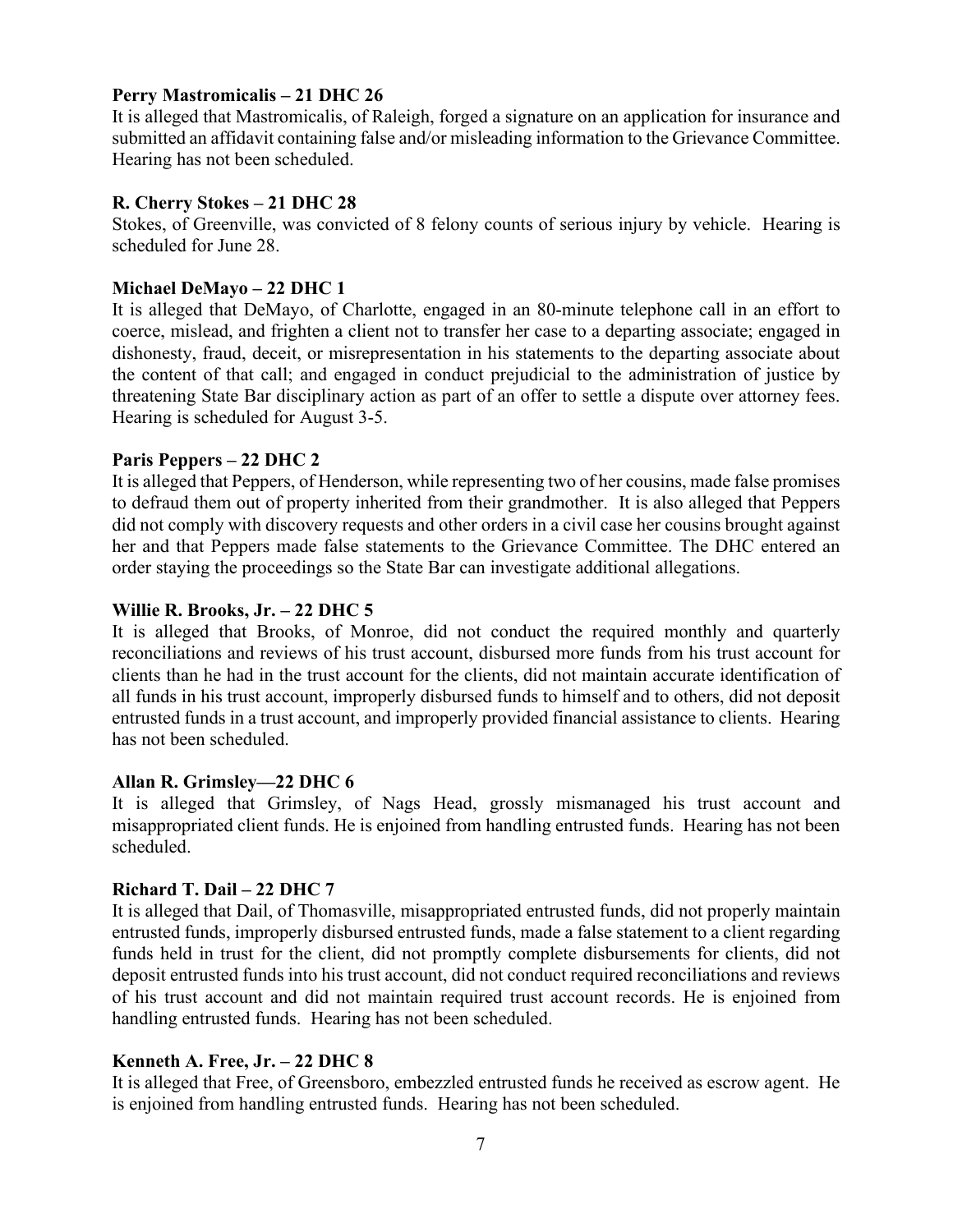### **Keisha M. Lovelace – 22 DHC 9**

It is alleged that, while representing a client in a worker's compensation case, Lovelace, of Raleigh, did not act with diligence; did not communicate with or respond to communications from the tribunal, opposing counsel, and her client; made misrepresentations to opposing counsel and to her client; and made misrepresentations to the Grievance Committee. Hearing has not been scheduled.

### **J. Brent Garner – 22 DHC 10**

It is alleged that Garner, of Rockingham, misappropriated entrusted funds, improperly disbursed entrusted funds, did not properly maintain entrusted funds, did not conduct required reconciliations and reviews of his trust accounts, did not maintain required trust account records, did not respond to the State Bar's initial inquiries regarding a trust account NSF report, and made misrepresentations to the Grievance Committee. He is enjoined from handling entrusted funds. Hearing has not been scheduled.

### **Timothy Gunther – 22 DHC 11**

It is alleged that Gunther, of Raleigh, falsely held himself out as eligible to be elected as district court judge in a district in which he did not reside, falsely stated his residential address on a Voter Registration Application that he signed under penalty of perjury, falsely stated his residential address on a Notice of Candidacy form that he swore/affirmed to be true, used his newly-butfalsely-established voter registration address to prove residency in District 10F to Wake County Board of Elections personnel and to induce the Director of the Wake County Board of Elections to certify that he was a resident of District 10F, and changed his addresses in other records to further the appearance that he resided at an address at which he did not reside. Hearing has not been scheduled.

### **Charles R. Gurley – 22 DHC 12**

It is alleged that Gurley, of Goldsboro, grossly abdicated to staff his trust accounting obligations and mishandled entrusted funds. It is also alleged that he did not represent dozens of clients diligently, did not return unearned fees, delegated much of his law practice to staff without supervision, made misrepresentations to the Grievance Committee, and did not provide information demanded by the Grievance Committee to such a degree that he was held in contempt of court and enjoined from practicing law. It is further alleged that Gurley did not file personal and business income tax returns and did not pay taxes he owed for a number of years. Hearing has not been scheduled.

## **Michelle Congleton Smith – 22 DHC 13**

It is alleged that Smith, of Raleigh, did not verify wiring instructions before wiring payoff funds in a refinance transaction. As a result, she wired the payoff to a fraudster. It is also alleged that she made multiple false statements to the State Bar during its investigation of the incident. Hearing has not been scheduled.

### **Thomas C. Goolsby—22 DHC 14**

It is alleged that Goolsby, of Wilmington, made false and misleading statements during an investigation by the Notary Enforcement Division of the Secretary of State's Office. Hearing has not been scheduled.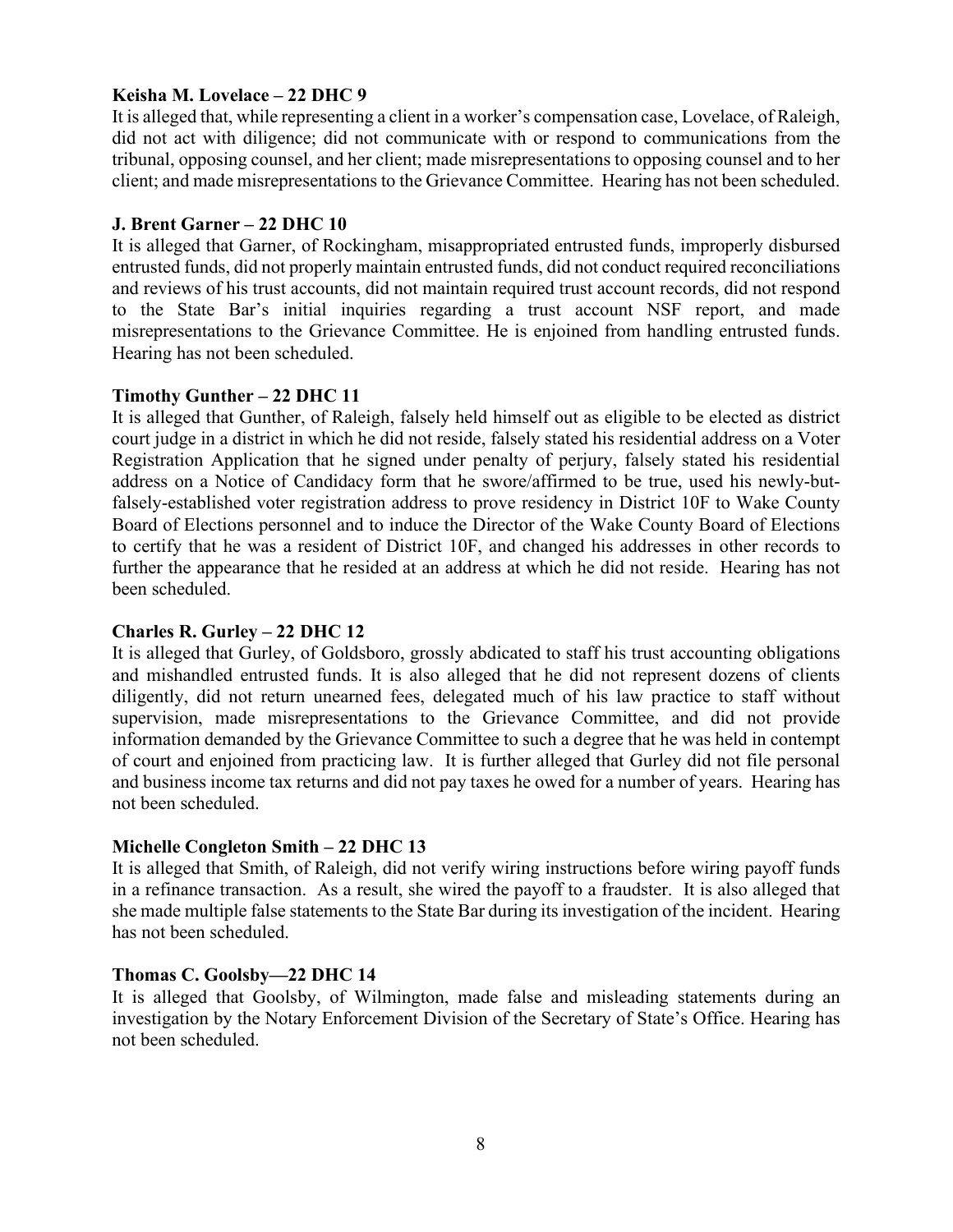## **Thomas C. Flippin – 22 DHC 15**

It is alleged that Flippin, of Elkin, improperly disbursed funds from his trust account, did not conduct required trust account reconciliations, did not always identify the client on trust account checks and deposit slips, did not maintain sufficient records to identify the owners of entrusted funds in his trust account, and did not timely disburse funds from his trust account. Hearing has not been scheduled.

### **Jonathan Charleston – 22 DHC**

It is alleged that Charleston, of Fayetteville, engaged in improper *ex parte* communications with a superior court judge and did not disclose material information to the court during those communications. Hearing has not been scheduled.

## **Pending Grievance Noncompliance Actions before the DHC**

There are no pending grievance noncompliance actions.

## **Pending Petitions for Reinstatement/Stay - Uncontested**

There are no pending uncontested petitions for reinstatement or stay.

## **Pending Petitions for Reinstatement/Stay - Contested**

### **In re Theodore G. Hale – 20BCR1**

Hale, of Wilmington, was disbarred by the DHC in 2004. The DHC found that he misappropriated money from his former law partner, charged and collected money from the parents of a criminal defendant he was appointed to represent without telling them that he was obligated to represent their son at state expense, and collected and converted to his own use the \$15,287.09 proceeds of an annuity contract. In February 2019, the DHC recommended denial of Hale's first petition for reinstatement and Hale did not seek Council review. Hearing on his second petition was continued and has not been rescheduled.

## **Jeffrey Smith – 15 DHC 27R2, 18 DHC 26R2**

The DHC suspended Smith, of Charlotte, for two years in June 2018. The DHC concluded that Smith violated multiple trust accounting rules. The order of discipline provided that, after he served one year of the suspension, Smith could petition for a stay of the balance upon demonstrating compliance with enumerated conditions. He did not petition for a stay. Smith petitioned for reinstatement from suspension. Hearing was continued and has not been rescheduled.

## **Pending Motions to Show Cause**

There are no motions to show cause pending before the DHC.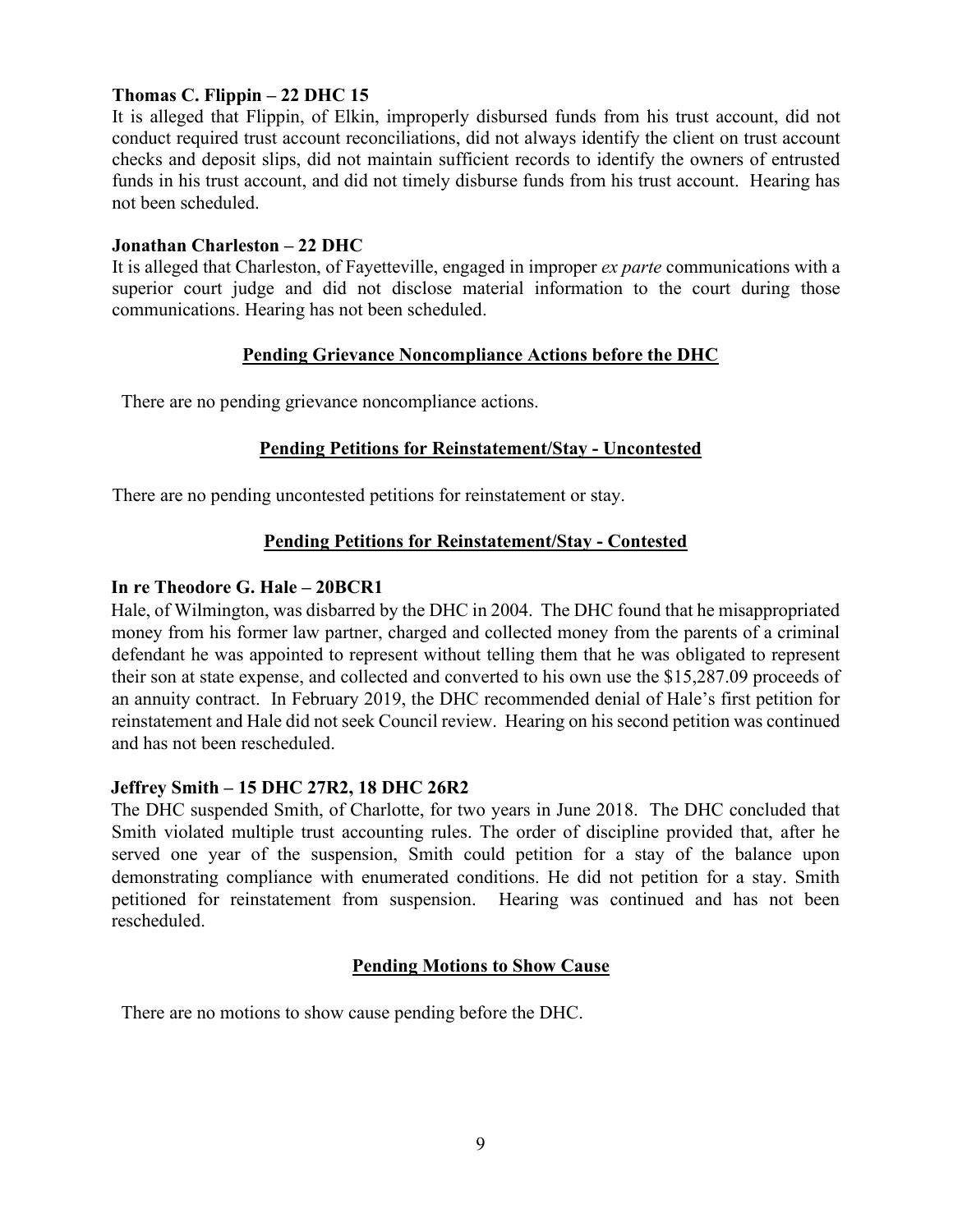#### **Pending Surrenders to the Council**

There are no pending affidavits of surrender for the Council's consideration at the April Meeting.

### **APPEALS IN DISCIPLINE & DISABILITY CASES**

### **Completed Appeals**

#### **NC State Bar v. Cabell Regan – 19 DHC 25**

Regan, of Pittsboro, was disbarred by the DHC in July 2021. The DHC concluded that, while serving as attorney-in-fact for a client, Regan breached his fiduciary duty, engaged in dishonest conduct, collected an excessive fee, entered into a business transaction with the client, misappropriated the client's entrusted funds, did not properly maintain and disburse entrusted funds, and did not maintain required trust account records. He remains enjoined from handling entrusted funds and from serving in any fiduciary capacity. Regan gave notice of appeal but did not serve a proposed record on appeal. The DHC dismissed his appeal on March 23.

### **Pending Appeals**

#### **In re Phillip Entzminger - 17 CRS 1930 (Pitt County)**

The Pitt County Superior Court ordered Entzminger, an assistant district attorney, to show cause why he should not be held in criminal contempt and why he should not be disciplined. The show cause order alleged that Entzminger filed a document showing disregard for the dignity of the court, demonstrated undignified and discourteous conduct that was degrading to the court and that bred disrespect for the court and the legal profession, and made false statements to the court. The court appointed the Office of Counsel to prosecute. The court acquitted Entzminger of contempt but concluded that he violated the Rules of Professional Conduct. The court suspended Entzminger for two years with the possibility of a stay after he serves the first six months of the suspension. Entzminger appealed. The Court of Appeals affirmed in part, reversed in part, and remanded for a new hearing on the appropriate discipline. The Supreme Court denied Entzminger's petition for discretionary review on August 12, 2020. On remand, the court again suspended Entzminger for two years but allowed him to be immediately eligible for a stay upon compliance with enumerated conditions, including payment of costs. Entzminger appealed. Briefs have been filed. The case will be decided without oral argument.

#### **NC State Bar v. Patrick Megaro – 18 DHC 41**

Megaro, of Orlando, Florida, represented two clients with IQs in the 50s, both of whom were sentenced to death and imprisoned for decades after being wrongfully convicted of the rape and murder of a child. They have now been exonerated. The hearing panel found that Megaro entered into a contract with the clients when he knew they did not have the capacity to understand it, charged an "irrevocable" fee, charged an excessive fee, made misrepresentations to his clients and to tribunals, and made arguments against his clients' interests in an effort to protect his own fee. The DHC suspended Megaro's license for five years. Megaro may petition for a stay after serving three years active suspension upon satisfaction of all enumerated conditions, including the requirement that he reimburse \$250,000.00 to the clients. Megaro appealed. His brief is due April 18.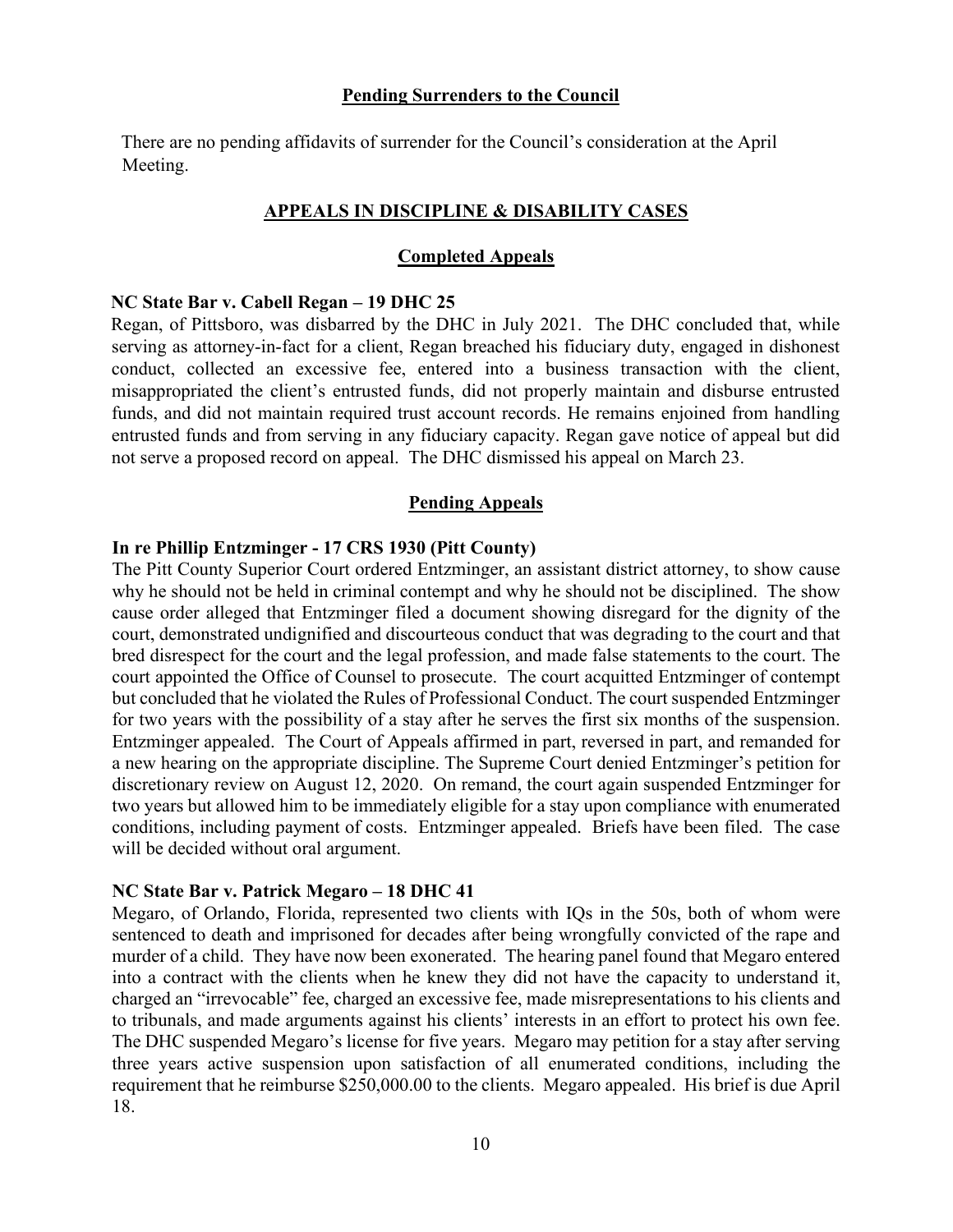### **NC State Bar v. Lonnie P. Merritt – 21 DHC 5**

Merritt, of Wilmington, had a sexual relationship with a domestic law client. The DHC suspended his license for one year. He appealed. His brief is due April 6.

### **NC State Bar v. Robert N. Weckworth, Jr. – 16 DHC 22**

In October 2017, the DHC censured Weckworth, of Greensboro. The DHC concluded that Weckworth communicated with a represented adverse party and had improper *ex parte* communications with a judge. Weckworth appealed. On June 4, 2019, the Court of Appeals issued an unpublished opinion affirming the order of discipline with respect to the rule violations but remanding to the DHC for additional findings with respect to the level of discipline and reconsideration of the discipline, if necessary, based on the additional findings. On remand, the DHC issued a reprimand. Weckworth appealed again. Weckworth served the proposed record on appeal on April 1.

### **TRUST ACCOUNT COMPLIANCE PROGRAM**

Seventy-eight lawyers have completed the TAC Program since its inception. Three lawyers accepted offers to participate in the TAC Program after the January 2022 Quarterly Meeting. Leanor currently supervises fifty-six participants. Leanor also monitors three DHC defendants whose stayed suspensions include trust account compliance conditions and oversees compliance with random audit corrections.

## **AUTHORIZED PRACTICE**

The Authorized Practice Committee opened 14 new files this quarter. There are 17 files on the Committee's January agenda for consideration.

The OOC continues to work with the Consumer Protection Division of the Attorney General's Office dealing with several out-of-state lawyers and law firms that promote debt adjusting and loan modification schemes. With limited exceptions, debt adjusting is illegal in North Carolina. Numerous marketing firms and lawyers engage in this practice.

## **Pending, Recently Completed, and Contemplated Authorized Practice Litigation**

**N.C. State Bar v. Valerie Arroyo (Wake County Superior Court).** At the April 2021 meeting, the Executive Committee authorized counsel to pursue injunctive relief against Valerie Arroyo, who has filed a number of tort claim actions and lawsuits on behalf of other parties. The court denied Arroyo's motion to dismiss in October 2021and granted the State Bar's motion to dismiss Arroyo's counterclaim on January 12. The court also granted a preliminary injunction prohibiting Arroyo from filing legal proceedings or preparing documents on behalf of others.

**N.C. State Bar v. Brett Allen Fox (Wake County Superior Court).** At the April 2021 meeting, the Executive Committee authorized counsel to pursue injunctive relief against Brett Allen Fox. Fox is a law school graduate who did not pass the bar exam but has held himself out to employers and prospective employers as a licensed attorney. On February 28, the court entered a default judgment enjoining Fox.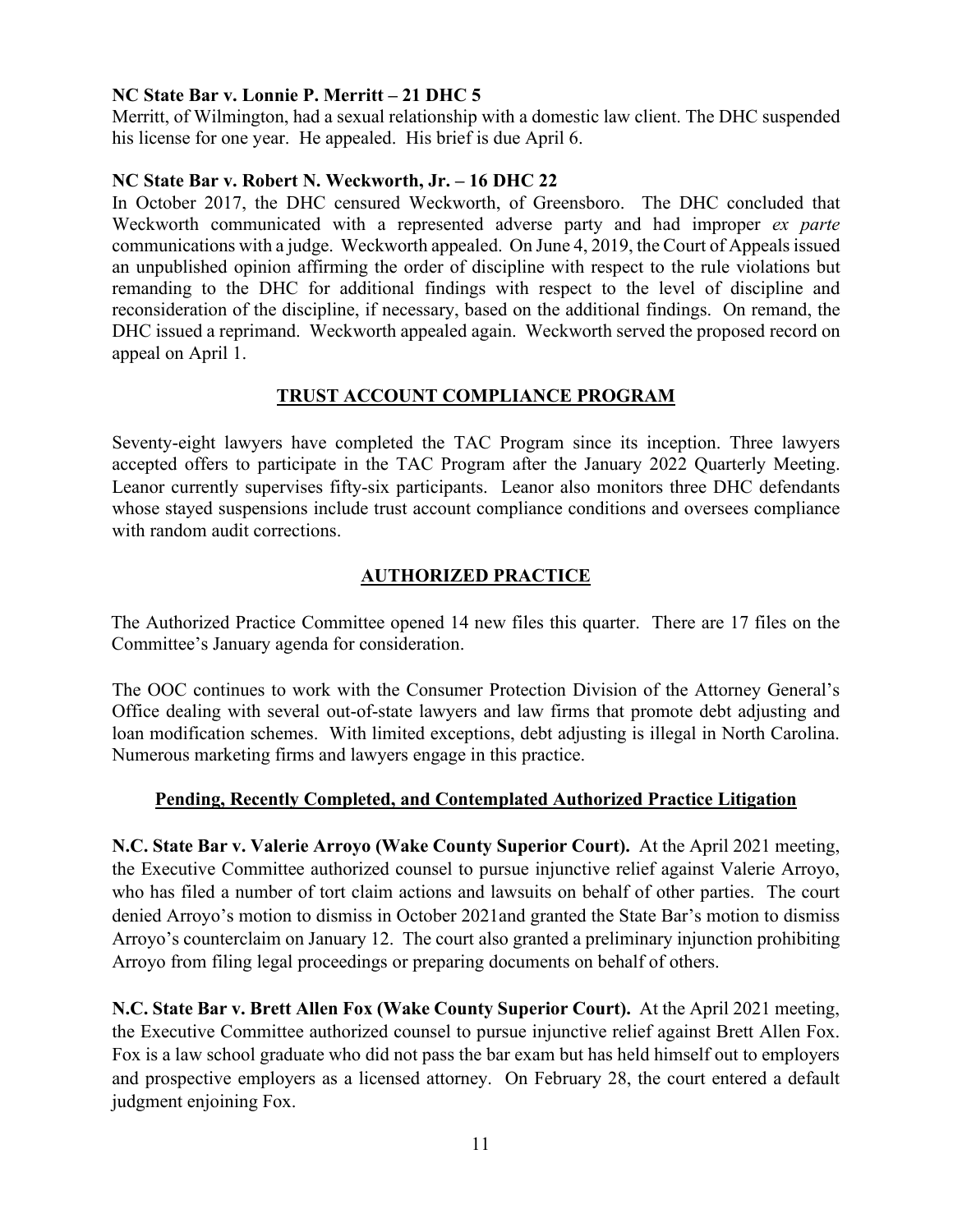### **Prepaid Legal Services Plan Registration**

The State Bar received two proposed plans during the first quarter of 2022. The proposed plans are under review.

### **OTHER LITIGATION IN THE STATE AND FEDERAL COURTS**

**Jennifer Ghera and Michael Pickman v. The State of North Carolina, Phillip Berger, Timothy Moore, The North Carolina State Bar, David Johnson, Union County, Jeffrey Rowell (Wake County Superior Court).** Pickman filed this lawsuit on December 21, 2021, alleging that, as attorney-in-fact for Ghera, the Uniform Power of Attorney Act entitles him to advocate for Ghera's interests in a state court lawsuit to which he is not a party in any capacity. He seeks referral to a three-judge panel pursuant to N.C. Gen. Stat. § 1-267.1(a1) and N.C. Gen. Stat.  $\S$  1-1A, Rule 42(b)(4); a declaratory judgment; and a determination that the Union County Superior Court judge who denied him this purported right and referred him to the district attorney for prosecution violated his rights under Article I, Sections 1, 7, 14 and 19 of the North Carolina Constitution. He also seeks costs, including attorney fees. The Attorney General represents all defendants.

**Valerie Arroyo v. Daniel Zamora et al (NC Industrial Commission).** This and the following two entries are purported tort claims filed by Arroyo against the State Bar and other entities and officials. These three files, and six additional claims Arroyo filed against other individuals and agencies, have all been dismissed and have been consolidated into a single appeal to the Full Commission. In this claim, Arroyo alleges that the State Bar failed to "stop, act or prosecute" Daniel Zamora. The Full Commission heard the State Bar's motion to dismiss in November 2020 but has not yet ruled. The Attorney General represents the State Bar.

**Valerie Arroyo v. North Carolina State Bar (NC Industrial Commission).** In this claim, Arroyo alleges that the State Bar violated her rights by refusing to discipline licensee Zamora. The Full Commission heard the State Bar's motion to dismiss in November 2020 but has not yet ruled. The Attorney General represents the State Bar.

**Valerie Arroyo v. North Carolina State Bar (NC Industrial Commission).** In this claim, Arroyo alleges that the State Bar violated her rights by refusing to discipline licensee Diamond. The Full Commission heard the State Bar's motion to dismiss in November 2020 but has not yet ruled. The Attorney General represents the State Bar.

**Kelvin Exum v. North Carolina State Bar (NC Office of Administrative Hearings).** Exum filed a grievance, which was dismissed. Exum demanded an explanation for the dismissal. The OOC complied with that demand, sending Exum a written response. Exum alleges that the written response was unsolicited, that it contained false and unfounded information about him, and that it served no purpose other than to embarrass and harass him. The OAH dismissed Exum's claim. He petitioned the Wake County Superior Court for judicial review. The Attorney General represents the State Bar.

**Kareem Abdullah Kirk v. North Carolina State Bar Grievance Committee (NC Office of Administrative Hearings).** This is the second claim Kirk, aka Kareem Abdullah Kirk-Bey, has filed against the State Bar at OAH. In this claim, Kirk again alleges that the Grievance Committee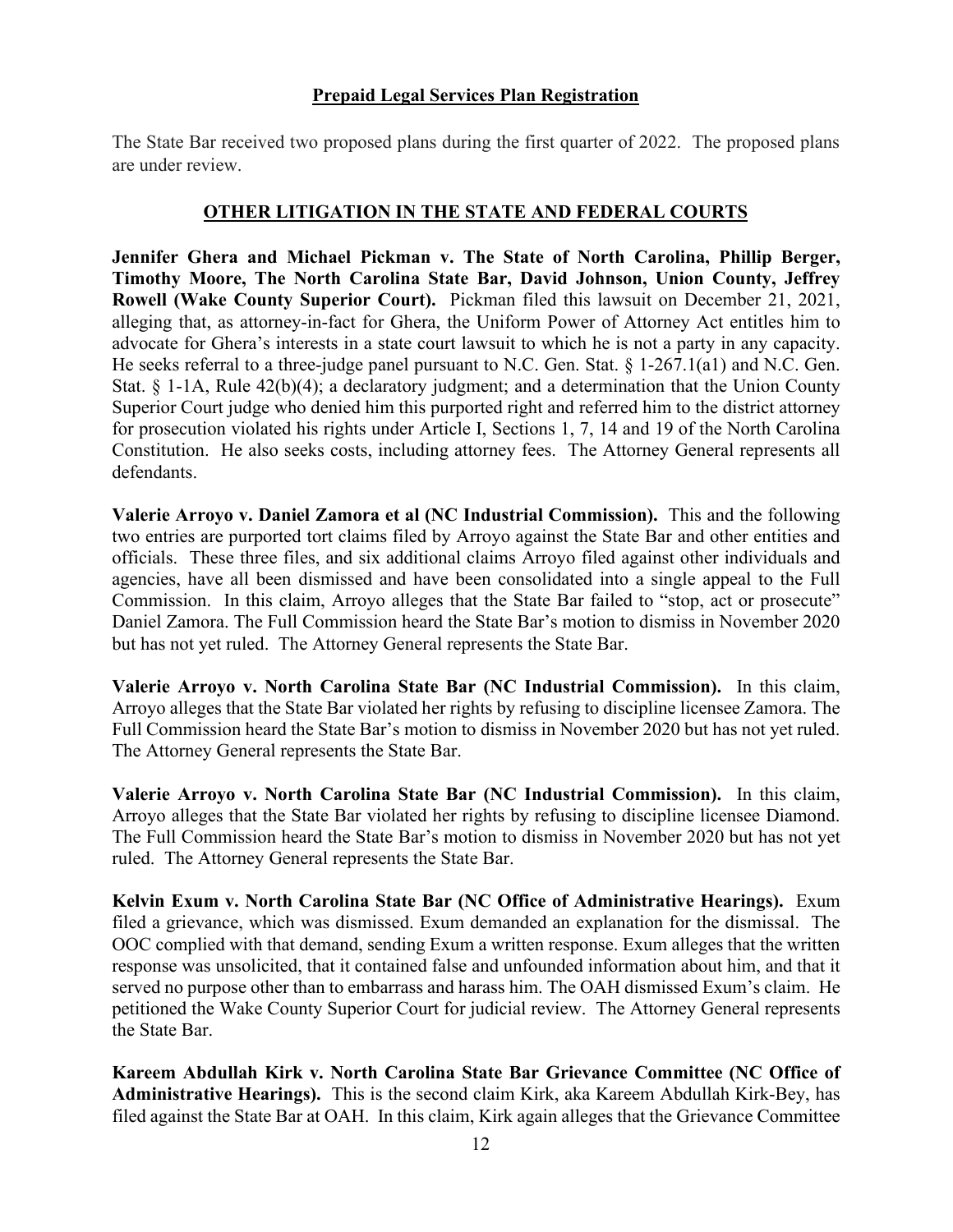did not properly address a grievance. OAH dismissed the claim, concluding that it does not have subject matter jurisdiction. The Wake County Superior Court denied Kirk's petition for judicial review. Kirk gave notice of appeal to the North Carolina Court of Appeals. Kirk has not perfected his appeal and the deadline to do so has passed. The Attorney General represents the State Bar.

**Henry Byrd v. NC State Bar and State of North Carolina (NC Industrial Commission).** In March 2021, Henry Byrd mailed to the State Bar a form claim for damages under the Tort Claims Act. He did not properly file and serve the document and therefore did not actually commence a tort claim. He alleged that the defendants were under "an affirmative legal nondelegable duty to provide the plaintiff with an affirmative standard of care circumscribed by North Carolina Rules of Professional Conduct…" and recited that his allegations were continued on attached pages, but they were not. He indicated that he was proceeding under the doctrines of equitable estoppel and promissory estoppel. The Attorney General undertook to represent the State Bar if Byrd successfully commenced a tort claim action. In June 2021, Byrd mailed to the State Bar a notice that he is withdrawing the purported tort claim and will instead file a §1983 action against the State Bar in the US District Court EDNC on a theory of "supervisory liability." If he does file a federal lawsuit, the OOC will represent the State Bar.

**Richard Polidi v. Colon Willoughby et al (Wake County Superior Court).** Polidi surrendered his law license and was disbarred by the Wake County Superior Court in 2014. He filed this action in 2017 against former State Bar Councilor and President Colon Willoughby in his official and individual capacities, against Katherine Jean in her official and individual capacities, and against many others. It is unclear whether Polidi sued Colon Willoughby in his official capacity as the former elected district attorney of Wake County or in his official capacity as a State Bar councilor. Polidi makes vague, generalized allegations of wrongful conduct in connection with his decision to surrender his law license and consent to be disbarred. He has never served Willoughby or Jean. If he does, the OOC will represent them.

**Richard Polidi v. Carmen Bannon (Wake County Superior Court).** Polidi surrendered his law license and was disbarred by the Wake County Superior Court in 2014. In 2017, he filed this action against Carmen Bannon, State Bar deputy counsel, in her official and individual capacities. Polidi makes vague, generalized allegations relating to his decision to surrender his law license and consent to be disbarred. He has never served Bannon. If he does, the OOC will represent her.

**Christopher Livingston v. N.C. State Bar, et al (Wake County Superior Court).** Livingston is a licensee. In July 2016, the DHC suspended him for five years. The DHC order was affirmed on appeal. In 2018, Livingston filed a lawsuit against the State Bar and the district bar in federal court alleging that the district bar improperly used mandatory district bar dues. Livingston added John Silverstein (chair of the Grievance Committee that found probable cause) and Leanor Hodge (deputy counsel who prosecuted Livingston) as defendants, alleging that they selectively prosecuted him. In 2019, the federal court granted the State Bar defendants' motion to dismiss for lack of subject matter jurisdiction. In March 2019, Livingston filed this nearly identical action in Wake County Superior Court. Livingston obtained alias and pluries summonses but never served them. The State Bar first learned of the Wake County lawsuit in September 2019, when the trial court administrator directed the parties to prepare a case management order. The State Bar notified the trial court administrator that, because no defendant has been served, the case should be discontinued. The State Bar has heard nothing further from the trial court administrator and the case has not been scheduled for hearing. The OOC represents the State Bar defendants.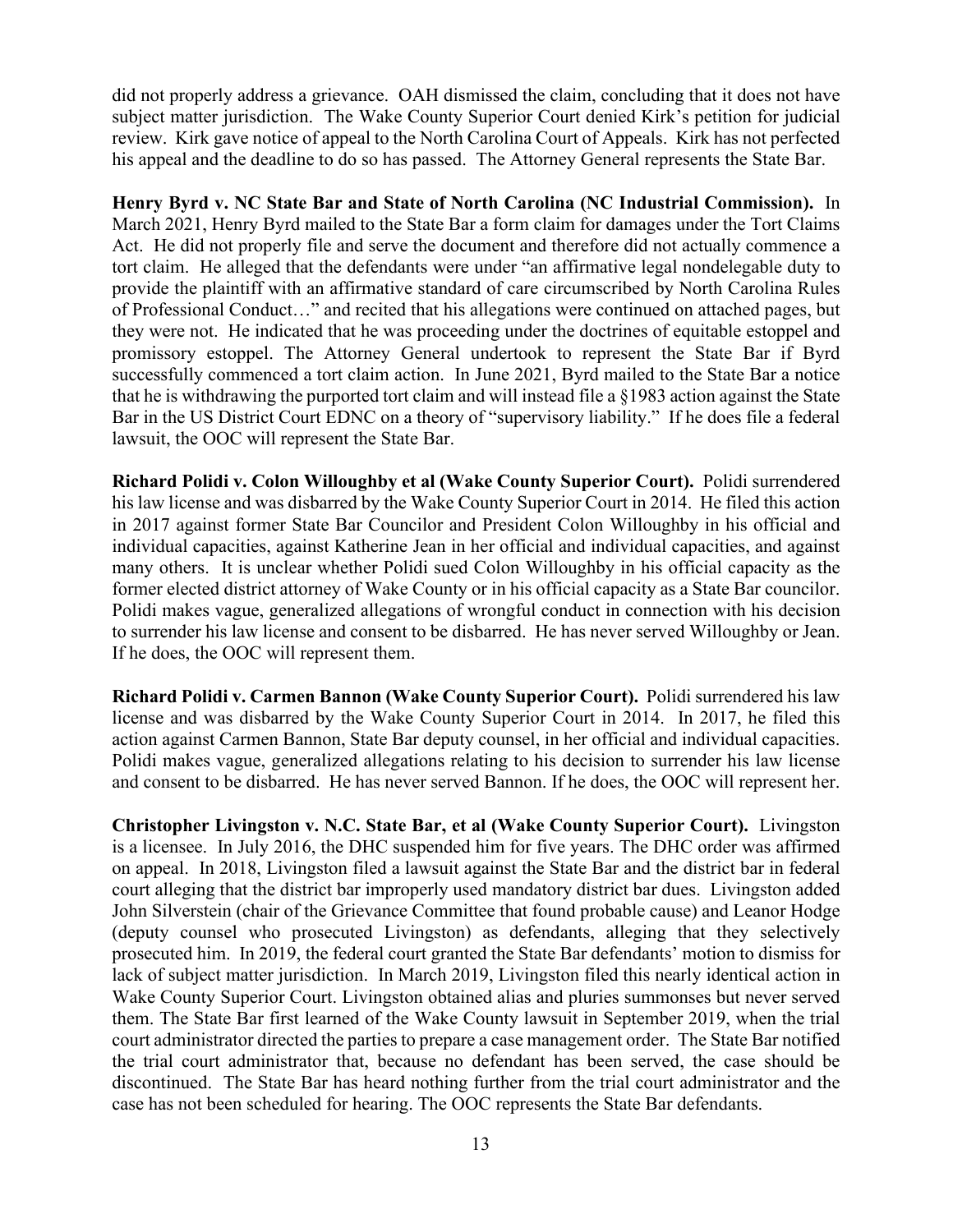**Christopher Livingston v. NC State Bar, Susannah Cox and Katherine Jean (U.S. District Court EDNC).** On June 21, 2021, Christopher Livingston filed this lawsuit in the US District Court for the Eastern District of North Carolina against the State Bar, counsel Katherine Jean and deputy counsel Susannah Cox. He purports to assert claims under 42 U.S.C. §§ 1983 and 1989 for alleged violations of his speech, petition, due process, and equal protection rights under the United States Constitution; his freedom of speech, open courts, law of the land, and equal protection rights under the North Carolina Constitution; and alleged "malicious administrative prosecution." He alleges that the State Bar did not discipline lawyers who he alleged committed violations of the RPCs against him, has a practice and official policy of arbitrarily disciplining some lawyers and not disciplining other lawyers, selectively prosecutes solo practitioners, is overfunded, and its staff is underworked; that Jean and Cox violated the RPCs by requiring him to respond to letters of notice; and that Cox should have dismissed a grievance filed against him. The State Bar's motion to dismiss is pending. The OOC represents the defendants.

**Ernest Yarborough v. Satana Deberry and the North Carolina State Bar (Durham County Superior Court).** Yarborough filed this lawsuit in December 2021. The State Bar learned of the lawsuit on March 22 because the court ordered a status conference. The State Bar has not been served. Yarborough was licensed to practice law in South Carolina but has been disbarred. He was never licensed to practice law in North Carolina. Yarborough seeks a declaratory judgment that, as a representative of Caring Hands and Supplementary Enrichment Education Enrichment [sic], LLC, which he describes as a "Joint Commission accredited behavioral healthcare human services agency or health care provider," he is permitted by N.C. Gen. Stat. § 35A-1105 to file incompetency petitions to adjudicate the competence of people served by Caring Hands. Yarborough alleges that the Durham County Superior Court entered two orders concluding that doing so constitutes the unauthorized practice of law. Yarborough does not seek monetary relief, costs or attorney fees. The State Bar's motion to dismiss is scheduled for hearing on April 26. The Attorney General represents the State Bar.

**Capitol Broadcasting Company, Inc. v. Disciplinary Hearing Commission (Wake County Superior Court).** WRAL-TV filed this lawsuit against the Disciplinary Hearing Commission on January 12, 2015, seeking a preliminary injunction compelling the DHC to allow WRAL to livestream the trial of North Carolina State Bar v. Mumma, 15 DHC 20 and 15 DHC 24, and seeking an award of its expenses in bringing the action. The Mumma trial occurred in January 2016 and was live-streamed by WRAL-TV. The court stayed this action to allow the State Bar Council to adopt an administrative rule addressing media access to DHC hearings. The Council adopted such a rule, which was approved by the Supreme Court and went into effect in 2016. WRAL did not challenge the constitutionality of the rule. This case was entirely dormant from 2016 until February 28, 2022, when the court held a status conference. At a hearing on March 31, the court announced its decision to deny WRAL's motion for preliminary injunction and to grant the State Bar's motion to dismiss. The Attorney General represents the DHC.

**HGGLBT International Express Trust v. Clerk of Superior Court, "NC State Bar and members" (NC Industrial Commission).** This is a purported tort claim. writes at length about common law and alleges generally that members of the State Bar took actions to which HGGLBT objects in connection with a foreclosure. HGGLBT alleged no acts or omissions by the State Bar and identified no viable theories of recovery. The deputy commissioner dismissed the claim on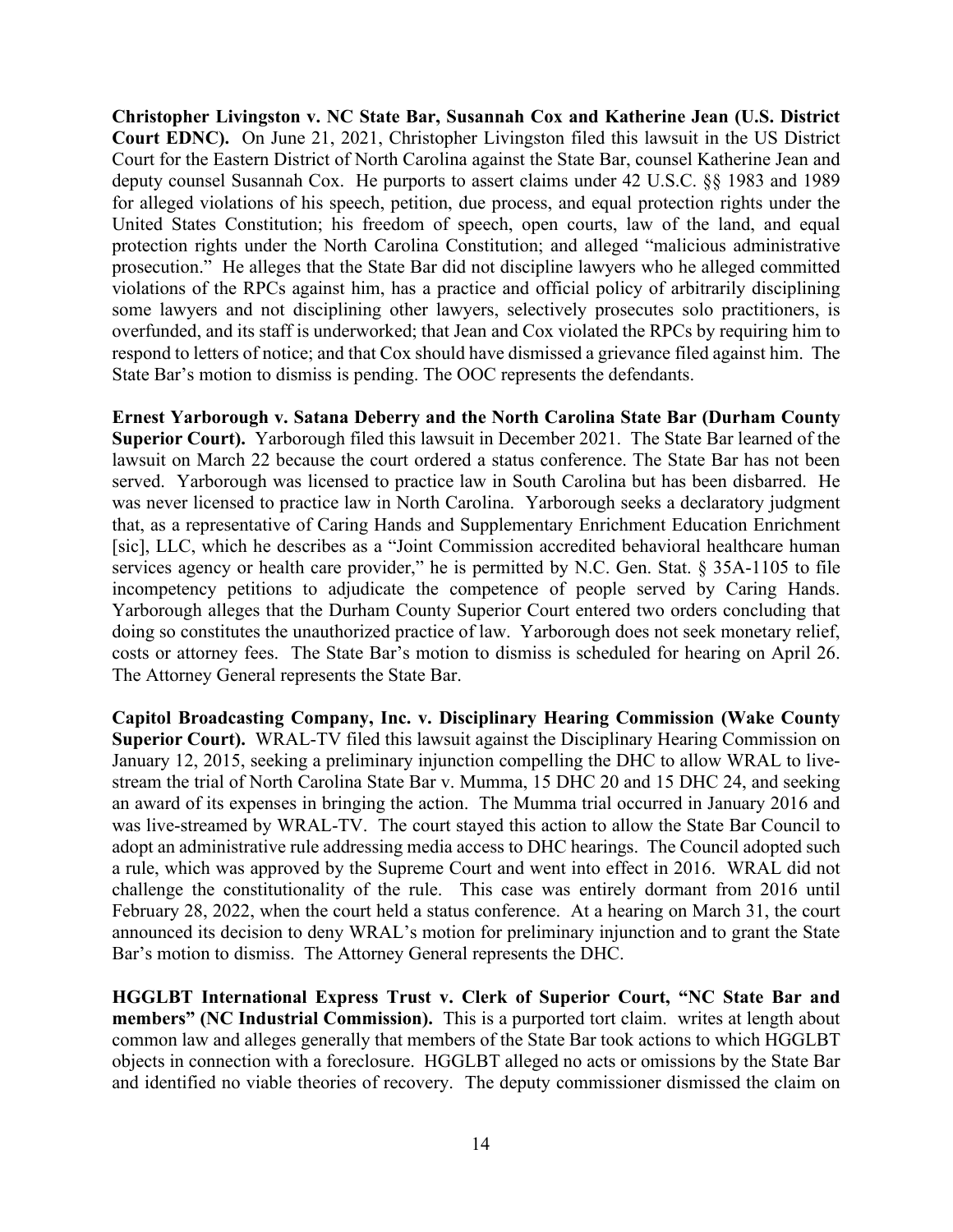February 11, 2022. HGGLBT gave notice of appeal. The Attorney General represents the State Bar.

### **Client Security Fund Claims/Subrogation Cases**

The quarterly meeting of the CSF Board is scheduled to occur May 13. There are currently no lawsuits pending in superior court seeking reimbursement for payments made by the CSF.

### **Disbursement Cases**

This quarter, the OOC disbursed \$45.35 to the Client Security Fund. The OOC also reviewed and closed seven files.

## **Trusteeships**

Trustees were appointed to wind down the practices of deceased lawyers **William R. Titchener** of Raleigh, **Angela R. Narron** of Smithfield, **Susanne M. Robicsek** of Charlotte, **Gerry Crouch Coggin** of Charlotte, **Susan L. Evans** of Asheville, and **M. Patrice Walker** of Chapel Hill. A trustee was also appointed to wind down the practice of **Edward V. Williams** of Raleigh, who abandoned his practice. A trustee was appointed when **Mark C. Upright** of Asheville was hospitalized. He has since returned to practice and the trustee has been discharged.

The OOC petitions the Superior Court in the districts where deceased, disbarred, disabled or missing lawyers practiced to appoint trustees to wind down the lawyers' practices. The OOC helps all current trustees fulfill their duties and helps members of the public in locating files of deceased, disbarred, disabled, and missing lawyers.

## **APPEALS IN OTHER LITIGATION IN THE STATE AND FEDERAL COURTS**

### **Completed Appeals**

There were no completed appeals in other litigation in the state and federal courts.

### **Pending Appeals**

There are no pending appeals in other litigation in the state and federal courts.

### **PERSONNEL**

**Susan Ranes** joined the OOC in the ACAP Department on February 1 as an administrative assistant. Susan has a BA degree in English from East Carolina University, a Masters degree in English from East Carolina University, and a JD degree from the UNC law school. For 15 years, Susan taught English at Louisburg College, Cape Fear Community College, and Vance-Granville Community College.

**Elizabeth Myers** joined the OOC in March as a paralegal. She will primarily assist with the TACP program and with grievance and DHC cases assigned to Leanor. Elizabeth previously worked for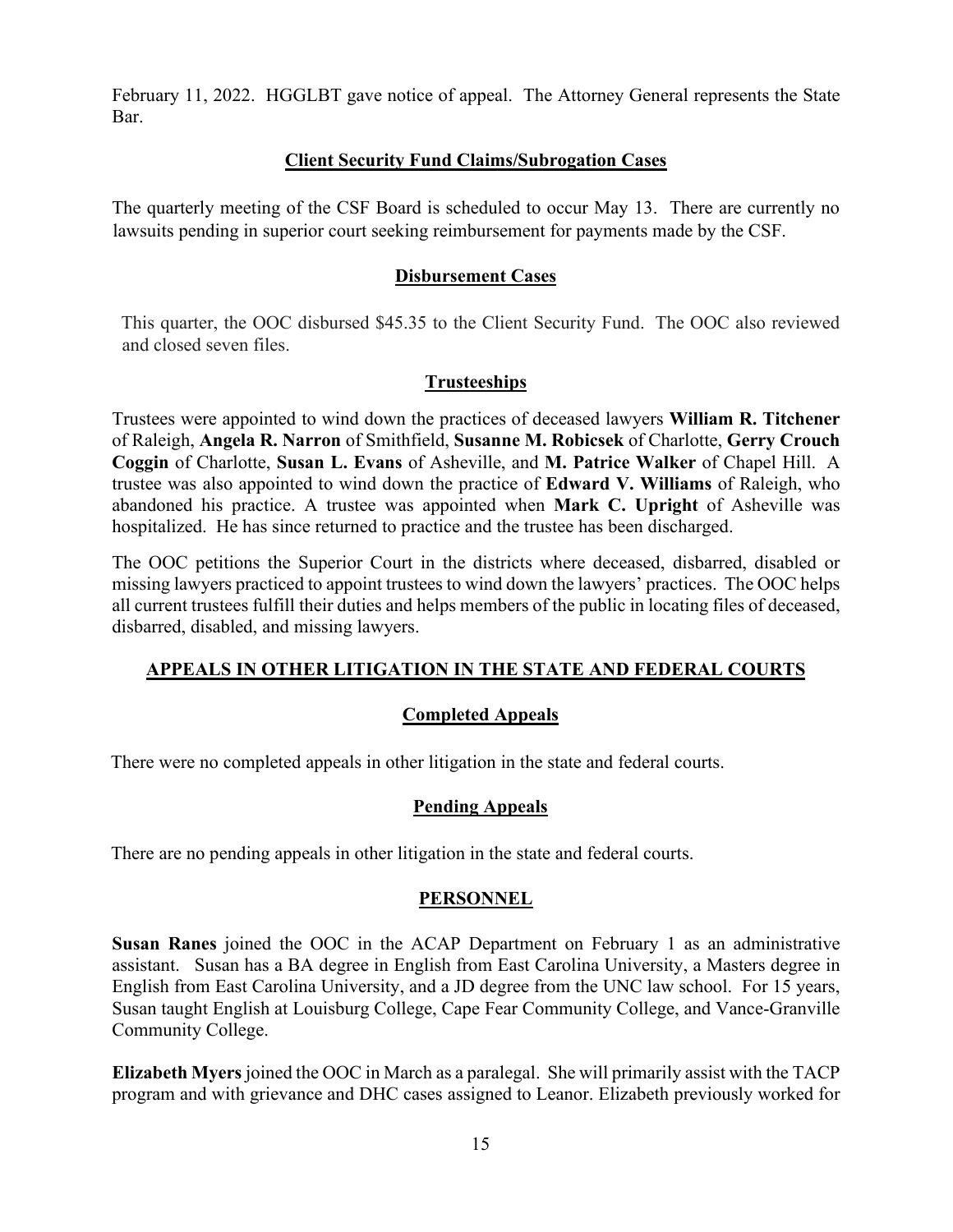NC Prisoner Legal Services in the civil division and had a successful private photography company.

### **MISCELLANEOUS**

Marty Coolidge is the organizer for the 2022 annual conference of the Organization of Bar Investigators, which will occur April 19-22 in Raleigh. Marty has recruited top speakers for this event.

David staffs the Authorized Practice Committee.

Leanor is the Trust Account Compliance Counsel. She serves on the Board of Directors for the 10th JD/Wake County Bar Association, is a member of the WCBA Professionalism Committee, and is a member of the NCBA Professionalism Committee for which she is also vice chair. Leanor staffs the PMBR Committee and the Diversity and Inclusion Subcommittee of the Issues Committee. She is also a member of the NCBA Task Force on Integration, Equity, and Equal Justice. She often presents at CLE programs on the topic of trust account management.

Barry and investigator Doug Miller have been working with Investor's Title to host wire fraud summits. The summits are designed to prevent wire fraud affecting trust accounts and to educate lawyers and their staffs about scam prevention. A summit previously scheduled for spring 2020 will be rescheduled due to COVID. Barry is also working with Investor's Title and the North Carolina Association of Realtors to offer wire fraud prevention CLEs for lawyers, paralegals and brokers. Barry will be a guest speaker at the 2022 Annual Conference of the Organization of Bar Investigators on April 19-22 at the Raleigh Marriott City Center. Barry continues to mentor a third-year law student in the Campbell Law Connections Mentorship Program.

Cameron and Barry handle the appointment and supervision of trustees to wind down law practices of deceased, disbarred, suspended and missing lawyers

Carmen is Associate Adjunct Professor of professional responsibility at UNC Law and Immediate Past President of the Wake County Bar Association, where she serves on many committees. This quarter she coordinated and presented two sessions for the Organization of Bar Investigators' annual conference. Carmen continues to serve as the OOC's liaison to the judiciary, speaking regularly with judges and Judicial Standards Commission staff. She is staffing two Ethics subcommittees: the subcommittee studying potential amendment to Rule 1.19, and the subcommittee studying the potential inclusion of antidiscrimination language in the Rules of Professional Conduct. Carmen also assists with the Diversity and Inclusion Subcommittee of the Issues Committee.

Jennifer volunteers as a judge with Raleigh's Capital Area Teen Court program, which serves the dual purposes of providing the opportunity for teens charged with minor offenses to have the charges dismissed upon successful completion of the program and of providing teens interested in the law with the opportunity to serve as youth attorneys in Teen Court hearings. Jennifer volunteered as a presiding judge for a regional round of the NCAJ High School Mock Trial Competition in February 2022. Jennifer, assisted greatly by her paralegal Brittany, tracks trust account-related cases and updates the charts annually. Jennifer is a member of the Wake County Bar Association History Committee. Jennifer also staffs the State Bar's LAMP Committee.